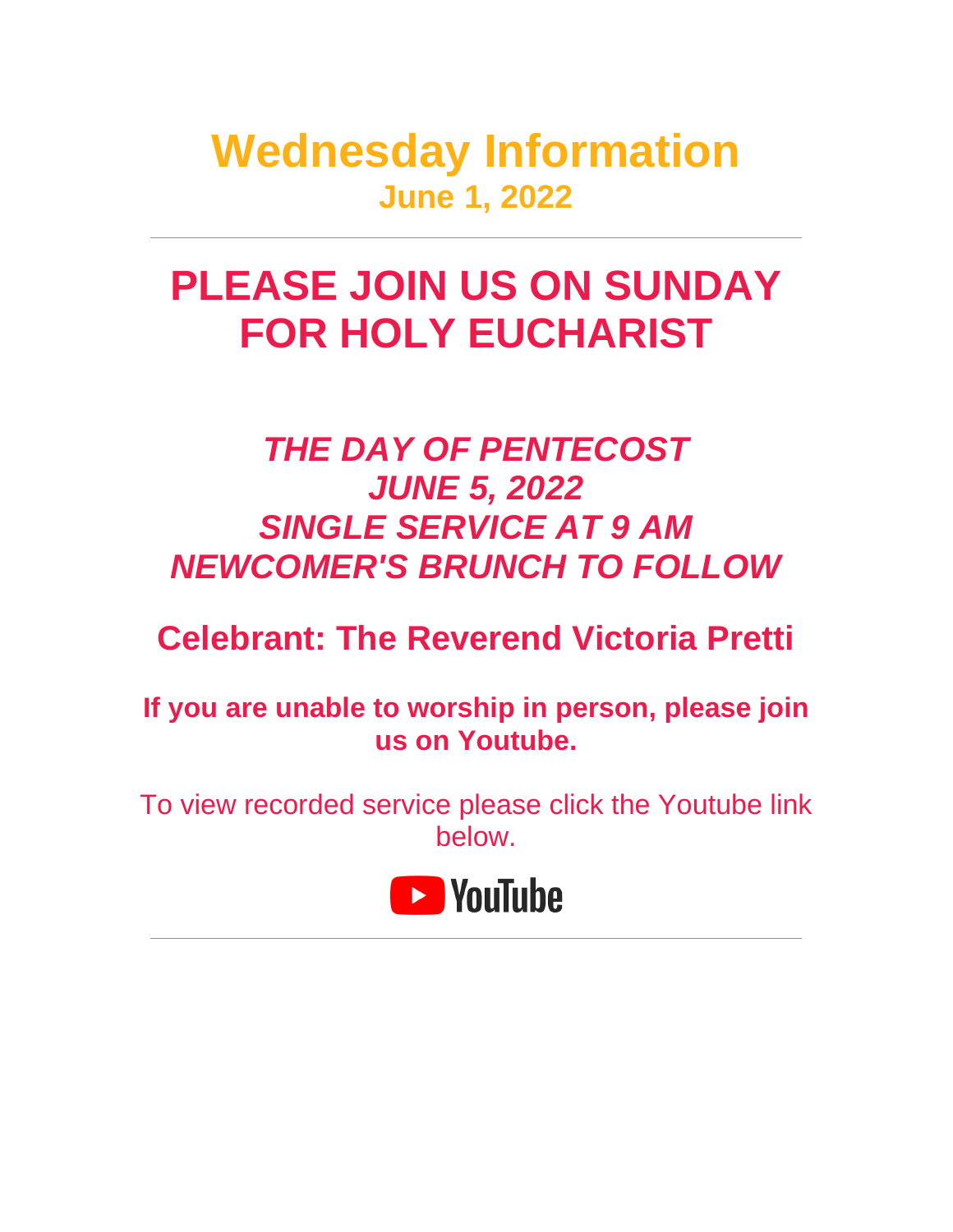

*Seashell Ringers Practice* Wednesday, **June 1** at 1:15 pm.

*Choir Practice* Wednesday, **June 1** at 7 pm.

### *Stitch and Sketch*

Friday, **June 3** at 10 am in the parish hall. We have knitters, painters, quilters and many other crafters who gather to stitch, craft and socialize. All are welcome.

### *Combined Sunday Service*

Sunday, **June 5** at 9 am with Newcomer's Brunch to follow in the parish hall.

#### *Yoga*

Monday, **June 6** at 9:30 am in the parish hall. \$8 drop in. Bring your own mat, blanket, block and/or strap. Some will be available. Join in this practice of time-honored yoga poses to improve balance, strength, and flexibility. Breathwork and guided relaxation are integrated into class for tension release and stress reduction. Leave class feeling renewed in body, mind, and spirit!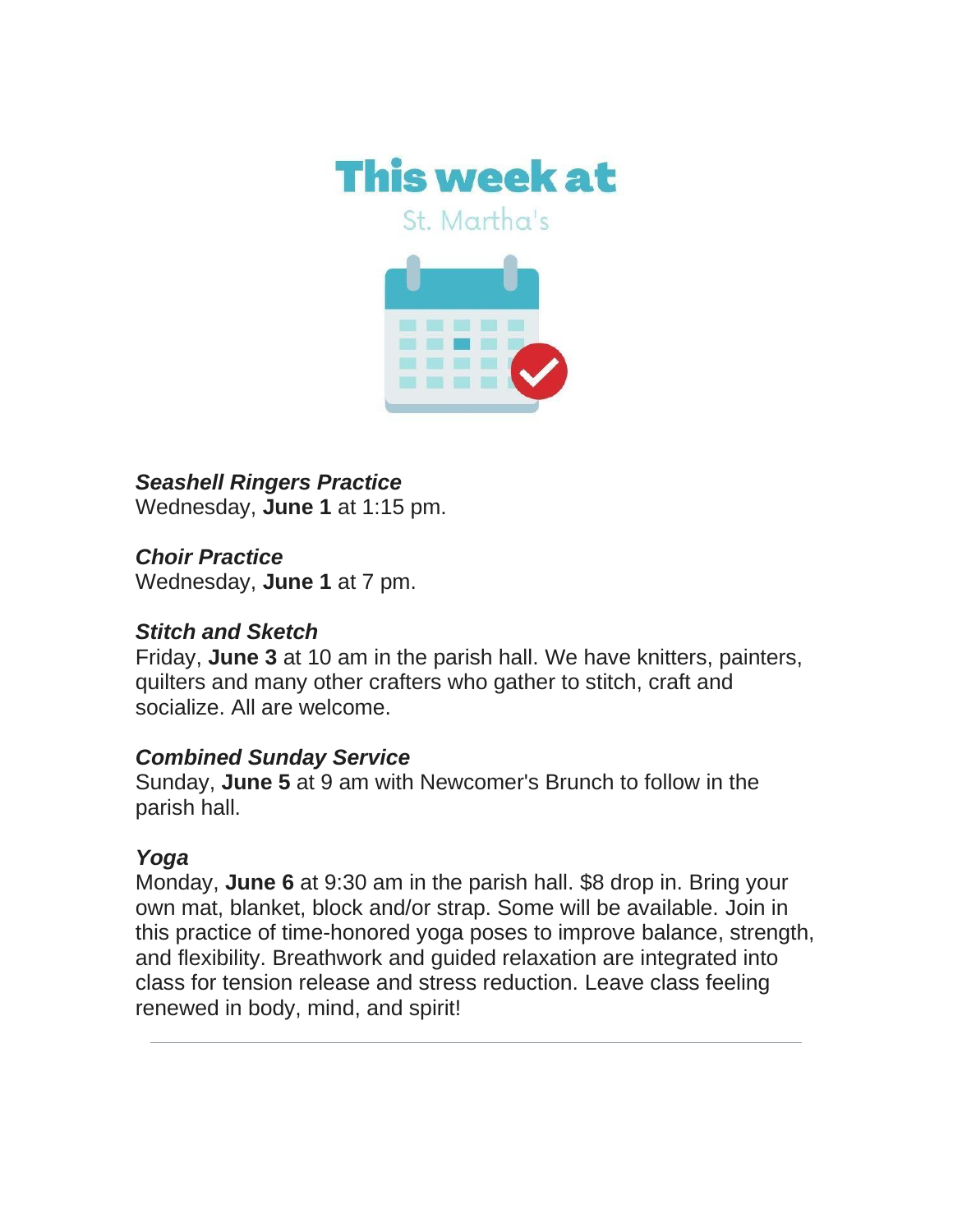

**PLEASE NOTE, THE SIGN UP SHEET IS NO LONGER IN THE PARISH HALL. CONTACT THE OFFICE IF YOU WOULD LIKE TO ATTEND.**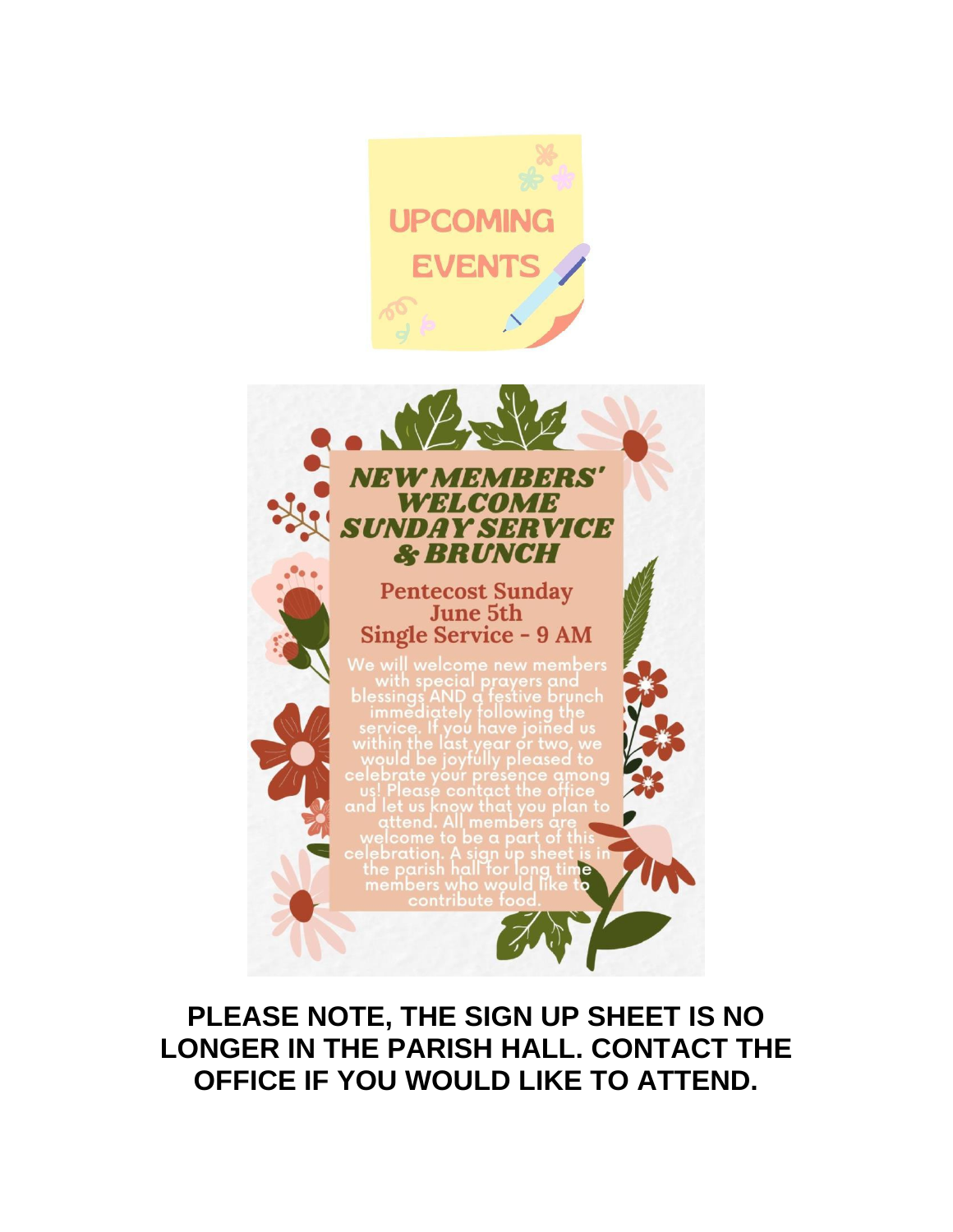

### **AWARD CEREMONY**

Sunday, **June 12**, 11-12 in the parish hall. All are welcome to join us as we honor several veterans with Quilts of Valor. Following the awards ceremony, join us for a Potluck coffee hour at noon. Sign up in the parish hall to bring food to share.





St. Martha's Virtual Book Club has changed! We are now St. Martha's Hybrid Book Club reflecting our new format – we will meet in the Parish Hall with a virtual option for those not attending in person. But wait, there is more! The club will meet monthly, discussing one title in it's entirety. Meetings will be held the third Thursday of each month, 3:00 – 4:00 PM. Our first meeting of the summer will be Thursday, **June 16**. The book to

be discussed is *The Extraordinary Life of Sam Hell* by Robert Dugoni, available in e-reader and hard copy formats. Check out local bookstores, libraries or your favorite online inspirational book seller for a copy. To learn more or to receive a Zoom invitation to the meeting on the 16<sup>th</sup>, please contact Rick Legeer, rlegeer@gmail.com.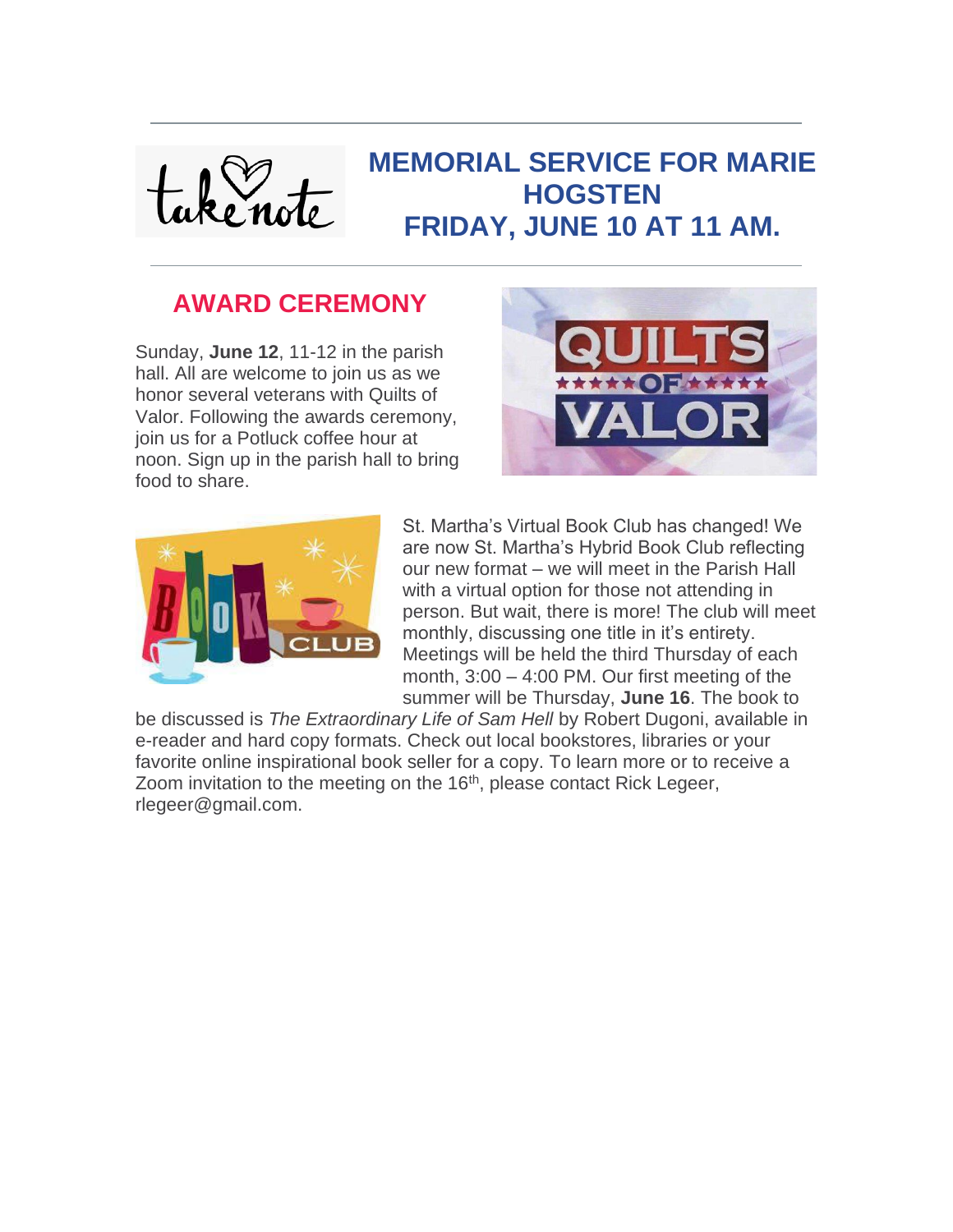

#### **COME WELCOME SUMMER WITH A PICNIC ON THE BEACH!!!**

#### **JUNE 23RD AT 5 pm!!**

We will gather at the beach at the end of Maplewood Street. Please sign up for a dish to share or to help with setup/clean-up on the sheet in the church hall.

Bring these items with you to the beach:

- a chair
- your drink
- your own plate and utensils (Paper plates and napkins tend to blow away, and we are trying to be GREEN!)
- a plate of sandwiches, a salad or a dessert to share



# **OUTREACH**

Camp Arrowhead invites St. Martha's parishioners to an open house and ice cream social on June 4th from 2-4. A dedication ceremony for the Jane Clifton Ashford Center will follow at 4pm. RSVP for the dedication online at www.camparrowhead.net (Contact Beth Maurer if you plan on going.)

St. Martha's Stitchers and Sketchers (S & S) have teamed up with the White Bag Lunch program to decorate lunch bags that will be used to provide food for students over the